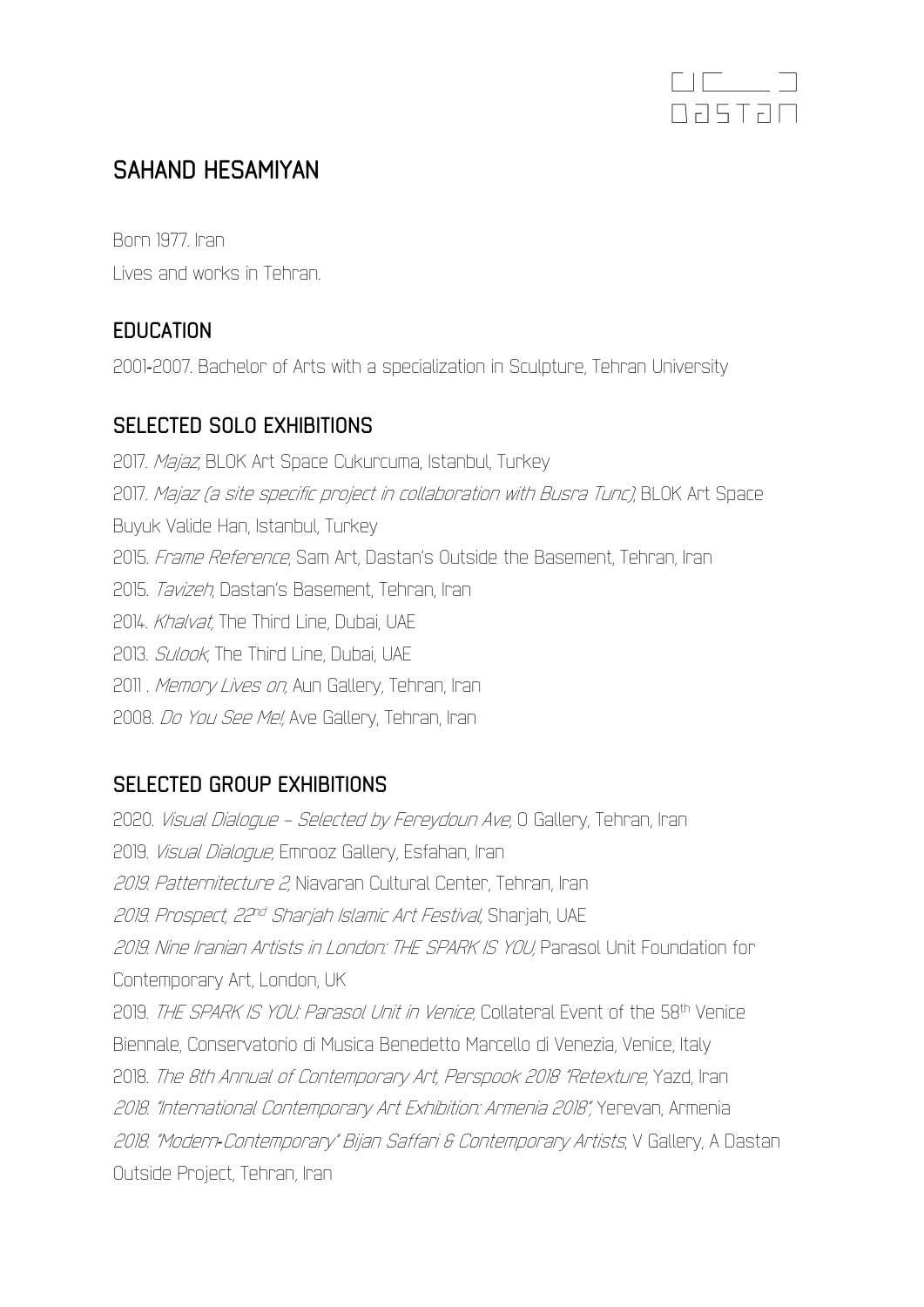

2018. *Black & White*, E1 Art Gallery, Tehran, Iran

2018. "Art & Jewelry" Artists from the 20th and 2<sup>pt</sup> Centuries, Custot Gallery, Dubai, UAE 2017. Jameel Prize 4 Exhibition Tour, Kasteyev State Museum of Arts, Almaty, Kazakhstan 2017. The 10<sup>th</sup> Annual Exhibition of "Small" Sculptures, Aaran Projects in Collaboration with Iranian Association of Sculptors, Tehran, Iran 2017. Jameel Prize 4 Exhibition Tour, Asia Culture Centre, Gwangju, Korea 2017. Update 5.0, V Gallery, A Dastan Outside Project, Tehran, Iran 2017. The 2nd Ceramic*-*Based Exhibition "Frontier", House of Artists, Tehran, Iran 2017. Trans*-*Trans*-*Figuration: Sheikh Safi's Anecdote & Any Expandable Thing, Lajevardi Foundation, Tehran, Iran 2017. Geometry, V Café, A Dastan Outside Project, Tehran, Iran 2017. Beyond Boundaries: Art By Email, Yorkshire Sculpture Park, London, UK 2017. RTL : LTR, A Joint Exhibition between Iran and Austria, Esfahan Museum of Contemporary Art, Esfahan, Iran 2016. Bunyan, 19th Sharjah Islamic Art Festival, Sharjah, UAE 2016. *Visage/ Image of Self,* Aaran Projects, Tehran, Iran 2016. Update, Dastan+2, Tehran, Iran 2016. Culture City of East Asia 2016, Nara: Art Celebration in Nara Beyond Time and Space, Nara, Japan 2016. Time Machine, Nicolas Flamel Gallery, Paris, France 2016. tehran, the capital with CAPITAL letters, Triumph Gallery, Moscow, Russia 2016. Jameel Prize 4 Exhibition, Pera Museum, Istanbul, Turkey 2016. LTR : RTL, A Joint Exhibition between Iran and Austria, Galerie Forum, Wels, Austria 2016. Remembering Tomorrow, Niavaran Cultural Centre, Tehran, Iran 2016. Iran Art Now!, Setareh Gallery, Dusseldorf, Germany

- 2015. Suspended, Aaran Projects, Tehran, Iran
- 2015. Firefly, Azad Art Gallery, Tehran, Iran
- 2015. Made in Iran, AB Gallery, Lucerne, Switzerland
- 2015. Less is More, Aaran Projects, Tehran, Iran
- 2015. *Imago Mundi*, Private collection of Luciano Benetton, Venice, Italy
- 2015. Centerfold: Spring of Recession, Sazmanab Center, Tehran, Iran
- 2015. Persian Garden Party, Nicolas Flamel Gallery, Paris, France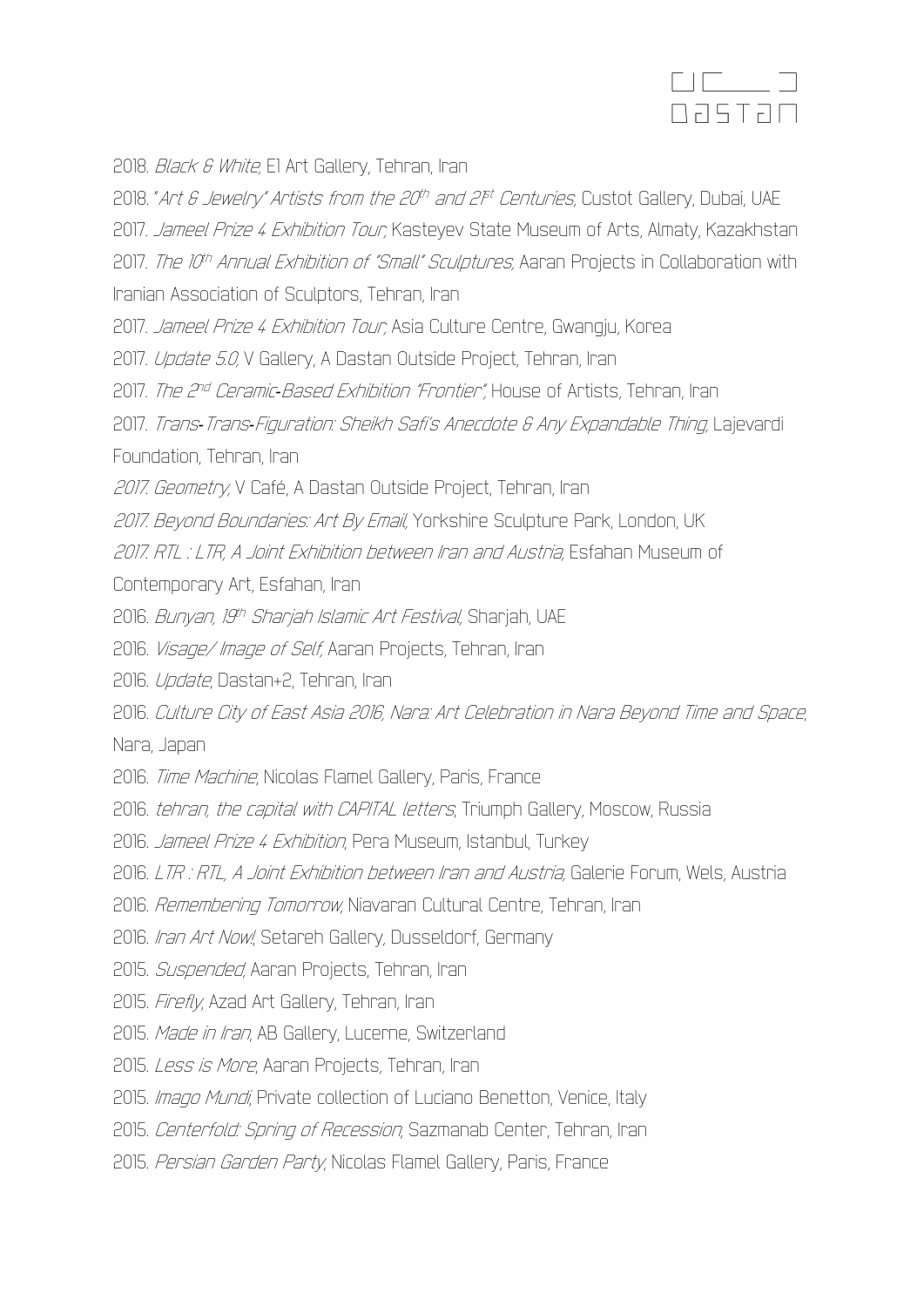

2015. Iran Pavilion, 56<sup>th</sup> Venice Biennale, Venice, Italy

2015. Group Sculpture Exhibition, Aseman Gallery, Mashhad, Iran

2015. *13 Artists for a New Day*, Lajevardi Collection, Tehran, Iran

2015. Culture of Peace, Lajevardi Collection, Tehran, Iran

2014. Approaches to Tradition, Neo*-*Traditionalism in Contemporary Iranian Art, Tehran

2014. Museum of Contemporary Art, Tehran, Iran

2014. The Language of Human Consciousness, Athr Gallery, Jeddah, Saudi Arabia

2014. The Blue Route, Musee National Adrien Dubouche Limoges, Limoges, France

2014. Art for Peace, Mohsen Gallery, Tehran, Iran

2013. Paykan Iranian Automobile, Aun Gallery, Tehran, Iran

2013. The Blue Route, Villa Empain, Brussels, Belgium

2013. Summer Exhibition, AB Gallery, Lucerne, Switzerland

2013. The Scope of Meaning, the Encounter of Calligraphy and Sculpture, Mellat Gallery, Tehran, Iran

2013. Sculpture by the Sea, Tangkrogen, Aarhus, Denmark

2012 Summer Exhibition 2012, Royal College of Art, London, UK

2012. Group Exhibition, Organized by Belgian Ambassador to Iran, Tehran, Iran

2011. *Undone*, Mohsen Gallery, Tehran, Iran

2011. My Super Hero, simultaneously in Morono Kiang Gallery, Los Angels, and Aaran Art Gallery, Tehran, Iran

2011. *Selfdom*, Haftsamer Gallery, Tehran, Iran

2010. The Fourth Year, Mohsen Gallery, Tehran, Iran

2010. Three Generations of Iranian Sculptors, Fravahr Art Gallery, Tehran, Iran

2010. Iran diverso: Black or White?, VeRSO Gallery, Turin, Italy

2009. Magic of Persia Contemporary Art Prize, Royal College of Art, London, UK

2009. The Seed of Baobab, Aaran Art Gallery, Tehran, Iran

2009. Manifest, Azad Art Gallery, Tehran, Iran

2008. Five Artists X 3 Dimensions, XVA Gallery, Dubai, UAE

2008. Group Exhibition, House of Artists, Tehran, Iran

2007. Meraaj & Molavi, Imam Ali Museum, Tehran, Iran

2007. *Small Sculptures*, House of Artists, Tehran, Iran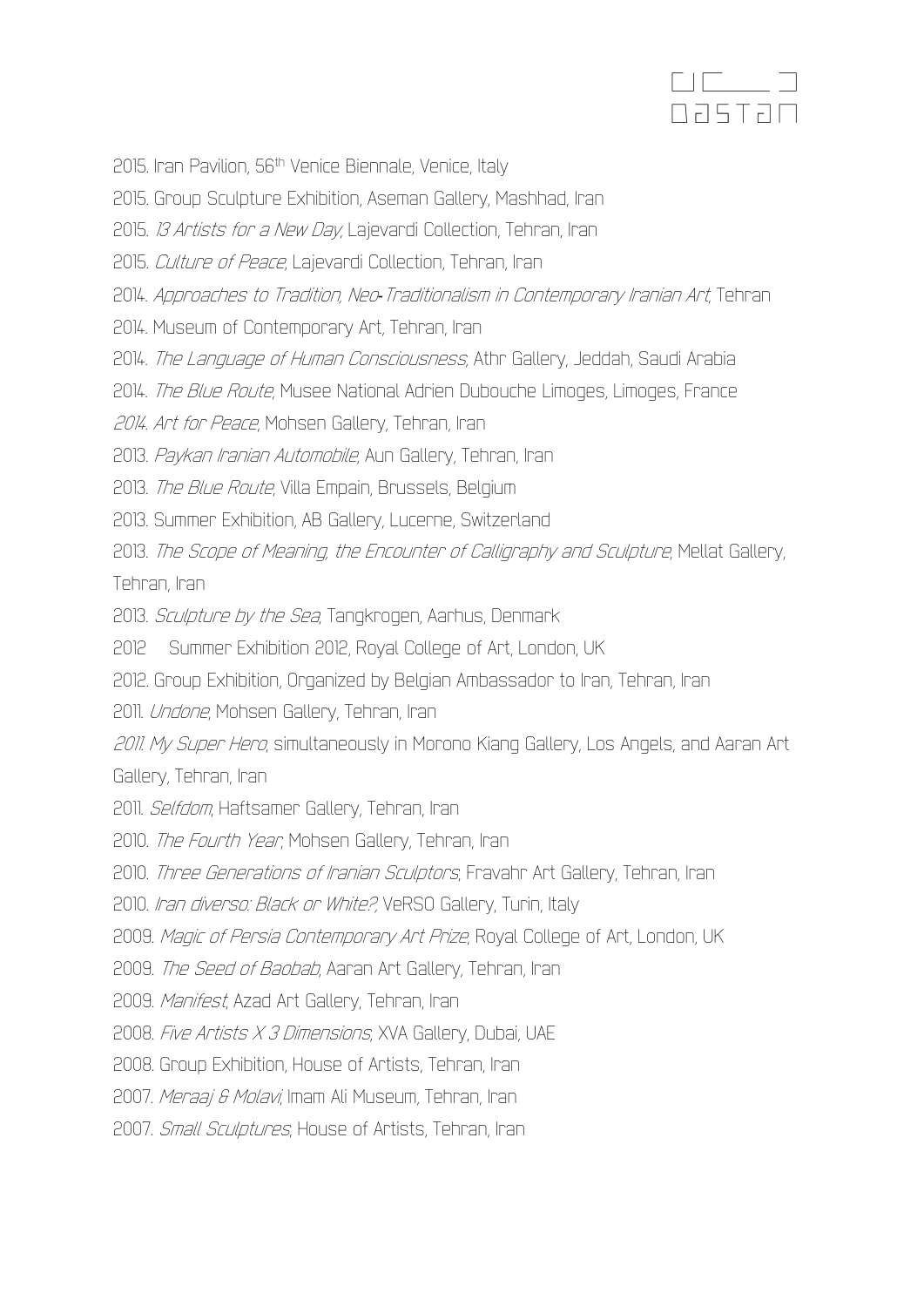

2007. Selected Models of the 1st Tehran International Sculpture Symposium, Imam Ali Museum, Tehran, Iran 2006. Art of Resistance, Tehran Museum of Contemporary Art, Tehran, Iran 2006. Group Exhibition, House of Artists, Tehran, Iran 2006. Group Exhibition, Sooreh Gallery, Tehran, Iran 2006. Installation Group Exhibition, Tehran Gallery, Tehran, Iran 2006. Iranian Sculptures in Mexico, Mexico City, Mexico 2006. Group Exhibition, House of Artists, Tehran, Iran 2005. I<sup>st</sup> Exhibition of the Youth Handcrafts Arts, Saba Cultural Center, Tehran, Iran 2005. Fajre Noor Exhibition, Osveh Gallery, Tehran, Iran 2005. Group Exhibition for Granting the Handcrafts Week, Ghanbeigi Gallery, Tehran, Iran 2004. Group Exhibition, Atashzad Gallery, Tehran, Iran 2002. Group Exhibition of the Khavaran Cultural Center, Khavaran Gallery, Tehran, Iran 1999. Group Exhibition of the Graduated Individuals of the Art Workshop Institute, Laleh Gallery, Tehran, Iran

#### **BIENNIAL**

2015. 4th Sculpture Biennial for Urban Space, Tehran (Ghasr Museum) 2008. I<sup>st</sup> Sculpture Biennial for Urban Space, Tehran (Barg Gallery) 2007. 3rd Art, Sport, Olympic Biennial, Tehran (Olympic Academy) 2007. 5th Tehran Contemporary Sculpture Biennial, Tehran (Tehran Museum of Contemporary Art) 2007. 8th Contemporary Iranian Ceramic and Glass Biennial, Tehran (Saba Cultural Center) 2005. 2nd Art, Sport, Olympic Biennial, Tehran (Olympic Academy) 2005. 4th Tehran Contemporary Sculpture Biennial, Tehran (Saba Cultural Center)

## **SIMPOSIUM**

2014. International Symposium of Padideh Contemporary Sculpture, Mashhad (Padideh Dream City) 2009. I<sup>st</sup> Tehran Steel Sculpture Symposium, Tehran (Barg Gallery) 2007. I<sup>st</sup> Tehran International Sculpture Symposium, Tehran 2003. Talesh Sand Symposium, Talesh